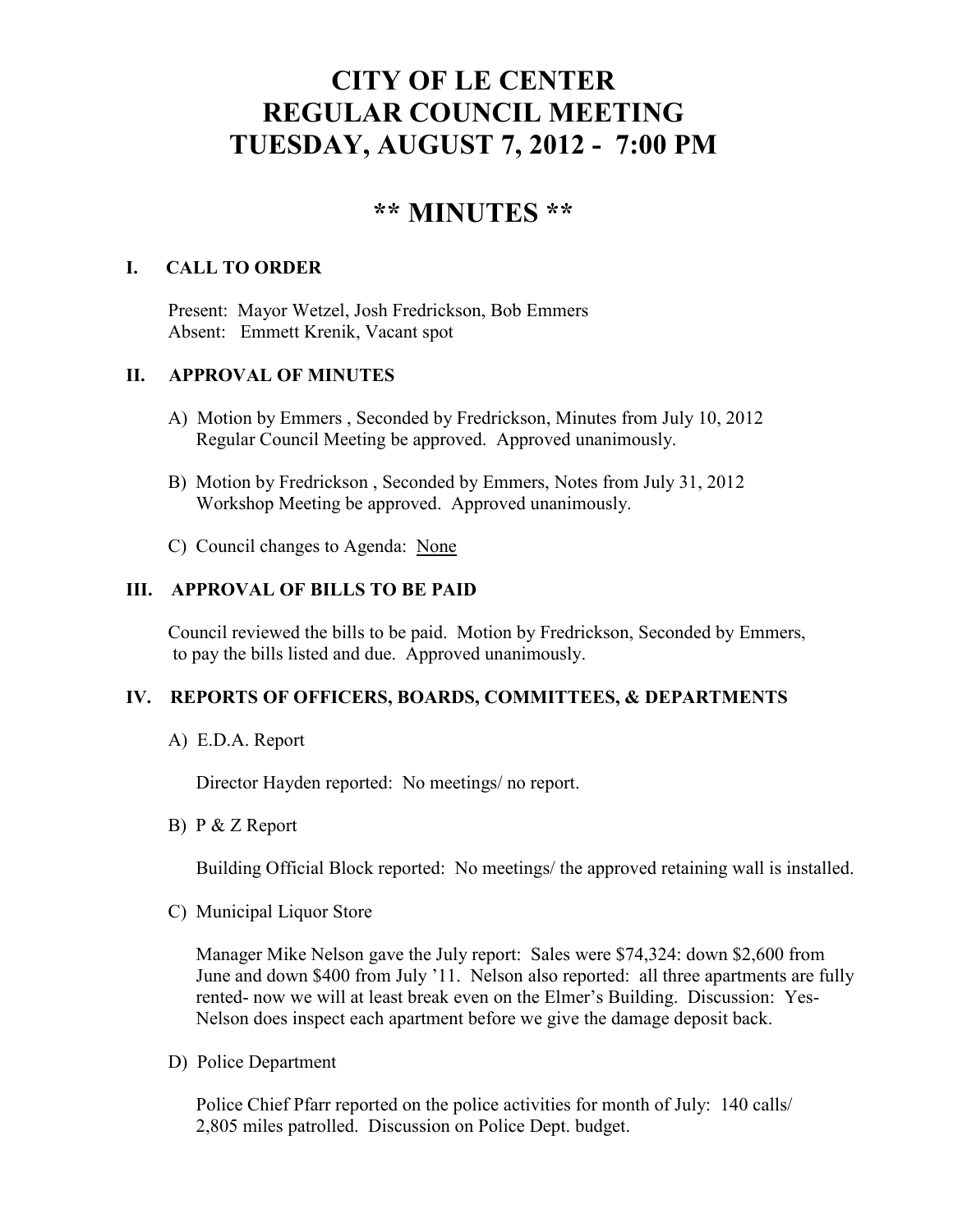E) Water, Sewer, Streets, Parks

Public Works Supt. Curt Roemhildt gave the monthly reports:

- Streets- North Park Avenue is over-layed by M & W Blacktop.
- $\bullet$  Sewer- ¼ of city is done for sewer cleaning/ Cordova Ave. and eastward.
- $\div$  Parks- 1985 Cushman purchased for \$5,000 in 2000: replace engine for \$2,000-\$3,000 by staff vs. \$12,000-\$14,000 to replace entire unit? Staff replace engine. Football field will be made ready as usual for B & C Squad games here. New seasonal hire Phil Campbell has done an excellent job this summer with fields. Time to sign a new field maintenance agreement with school for field use.
- 1) Sewer & Water chemical spreadsheets show an increase in the amount of chemicals used in 2012 vs. 2011. Flows are up at WWTP and WTP and will cost us more. De-chlorination will be set up by Nov. 2013 at an est. cost of \$16,000. This is set by State of Minnesota regulations. Water treatment plant membranes are wearing out. Previous councils had decided to run them until they die and then replace them.
- F) Bolton & Menk Engineering (Joel Hawbaker, Engineer)
	- 1) 2010 Minnesota Street & Waterville Ave. Project- Engineer Hawbaker reported that punch-list items will be done with-in a week according to the general contractor.
- G) Pool

 Director Dorothy Dinwiddie reported: total sales so far \$42,153/ last year's total was only \$33,118 to date. Reviewed 2012 Revenues & Expenses (thru July) sheet.

H) Fair Assn.- Nancy Stauff reported: Last details being made/ inquired about possible raffle for winner to drive van in demo derby- council recommended contact State of Minnesota Gambling Control Board for any raffle licensing.

#### **V. PUBLIC FORUM**

There were no petitions, requests, or communications from the general public.

#### **VI. OLD BUSINESS**

- A) Motion by Emmers, Seconded by Fredrickson, to approve the additional Election Judges (Kathy Schloesser, Jeanine Crowe, Jeanne Connolly, Patti Germscheid) for the primary election. Approved unanimously.
- B) Administrator Collins presented the final report on the city-wide junk clean-up showing a total net cost of \$2,339.92.
- C) Motion by Wetzel, Seconded by Fredrickson, to approve the bid for \$14,975.00 by Nieman Roofing to do city hall roof repairs. Approved unanimously.